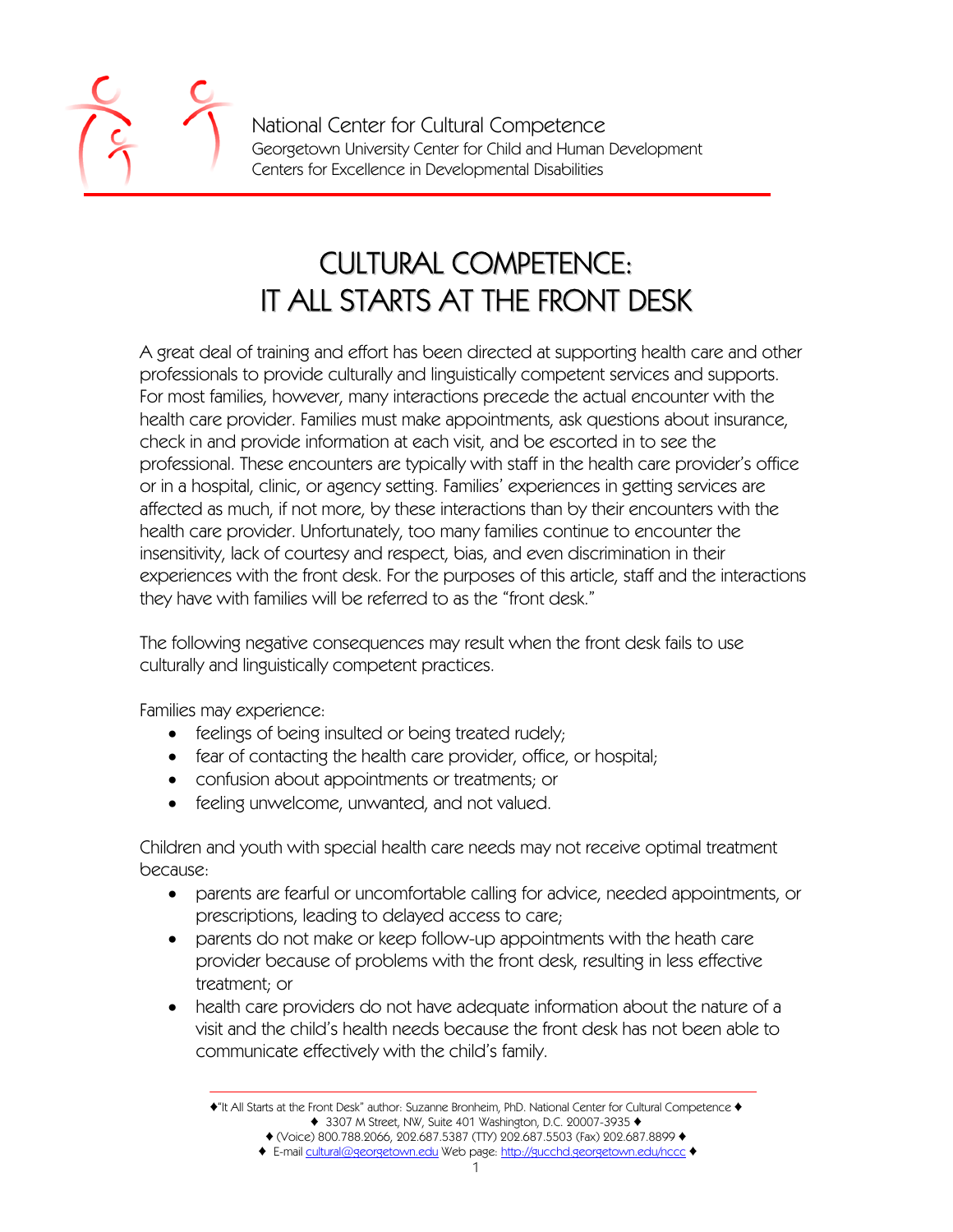Providers may face the problematic outcomes including:

- time wasted due to missed appointments;
- loss of patients and income to other professionals because families do not feel welcome at the front desk;
- loss of referrals and reputation when families report to others their negative experiences with the front desk; or
- possible filing by families of a grievance or report of discrimination based on treatment by the front desk.

Families, including family advocates at Parents' Place of Maryland,\* shared some of their experiences with the front desk when seeking care for their children and youth with special health care needs. The following stories reflect both individual experiences and compilations of experiences shared by several parents. These stories illustrate the impact on families when the front desk does not employ culturally and linguistically competent practices.

Ms. B. is an African American mother of a child with special health care needs. Frequently, when she walks up to the front desk, she is automatically asked for her Medicaid card. Her family is not eligible for any Medicaid waivers and has private insurance through her husband's employer. She does not appreciate that the front desk automatically assumes that because she is African American, she is poor.

Ms. G. speaks very little English. She finds it very difficult to make appointments and get prescriptions renewed at her child's doctor's office. She chose her child's pediatric practice because one of the doctors speaks Spanish. There is another person in the office who speaks Spanish, but she is often interpreting for patients who are seeing other doctors in the practice. Thus, Ms. G. feels very hesitant about calling the doctor's office and often has to wait for a friend or for one of her older children to make the calls.

Ms. L. has a Hispanic surname and speaks with an accent. She is often upset when she calls a health care provider's office or goes in for a visit, and staff assume she does not speak or understand English. Sometimes this assumption leads staff to speak slowly and loudly. Other times they will have a Spanish-speaking staff person interact with her. Although she is pleased that some health care providers make an effort to have Spanish speakers on staff for families who require this level of language assistance, she wishes they would ask about her specific needs.

<sup>♦</sup>"It All Starts at the Front Desk" author: Suzanne Bronheim, PhD. National Center for Cultural Competence ♦ ♦ 3307 M Street, NW, Suite 401 Washington, D.C. 20007-3935 ♦ ♦ (Voice) 800.788.2066, 202.687.5387 (TTY) 202.687.5503 (Fax) 202.687.8899 ♦

<sup>♦</sup> E-mail cultural@georgetown.edu Web page: http://gucchd.georgetown.edu/nccc ♦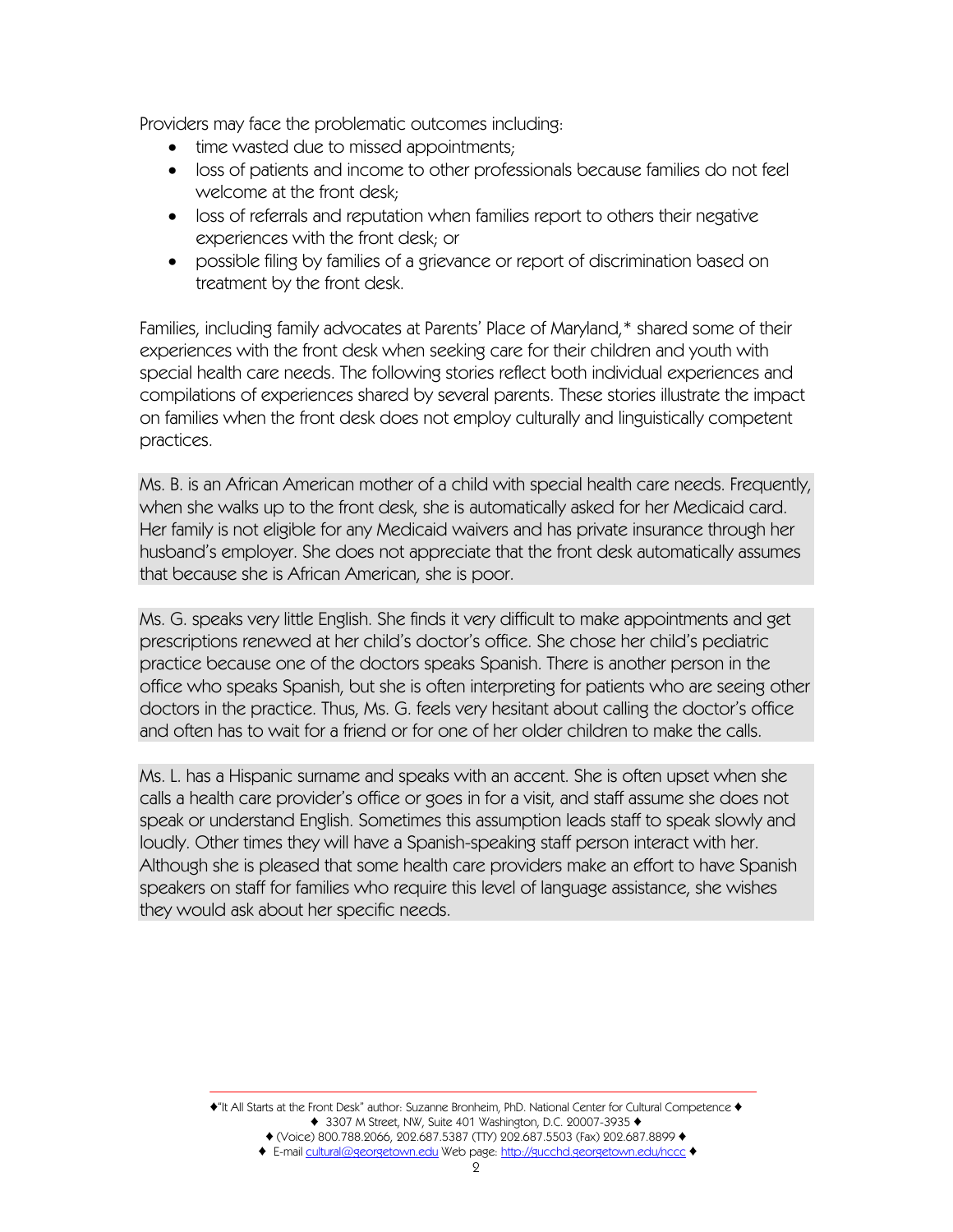Grace Williams (she has given us permission to use her real name, because it is central to her story) and her family immigrated to the United States from Sri Lanka. Sri Lanka was formerly a British colony; thus, English was the official language and many people took on English names. Once, after just arriving to the United States, she was at a hospital emergency room. She had signed in and was waiting for her turn. The person at the front desk called out, "Grace Williams," and she went to the desk. The desk clerk very nastily told her to go sit down and wait her turn. On the basis of her physical appearance and traditional Sri Lankan dress, the clerk had assumed that she would not have an English name.

Race, ethnicity, and language are not the only cultural issues that can affect interactions between the front desk and families. Ms. T. notes that she is White and middle class. Her child is on Medicaid because of a state waiver program. When she arrives at a new office, she is asked for her insurance card. When Ms. T. pulls out her Medicaid card, she frequently notes a change in attitude and a coldness or rudeness in staff. Ms. T. believes that staff may associate the Medicaid card with lower socioeconomic status, may have preconceptions about people on Medicaid, and may demonstrate attitudes that affect their interactions with her.

Mr. T. is a 23-year-old who is currently busy training for a job, driving to see friends, enjoying social events, and living away from home for the first time. Mr. T. recently had what he and his family consider to be a major triumph—he went to an unplanned, urgent doctor's appointment by himself. Why is this event such an achievement for an otherwise very independent young man? Mr. T. is hearing impaired and uses sign language. He has always been able to communicate effectively with his physician, but one of his parents or an interpreter has accompanied him to his appointments each time, because the front desk cannot communicate with him. Recently, when he needed an urgent care visit, it was too late to get an interpreter and both his parents were busy at work. The night before his appointment, he and his mother role-played the whole check-in process how he would be asked for his picture ID and his health plan card and what to do if there was a communication problem. They decided that if he could not understand or communicate, he should write down what he needed. Part of linguistic competence is providing language access for individuals with disabilities. Why should it be so difficult for an independent young man to go by himself to a doctor's visit?

<sup>♦</sup>"It All Starts at the Front Desk" author: Suzanne Bronheim, PhD. National Center for Cultural Competence ♦ ♦ 3307 M Street, NW, Suite 401 Washington, D.C. 20007-3935 ♦ ♦ (Voice) 800.788.2066, 202.687.5387 (TTY) 202.687.5503 (Fax) 202.687.8899 ♦

<sup>♦</sup> E-mail cultural@georgetown.edu Web page: http://gucchd.georgetown.edu/nccc ♦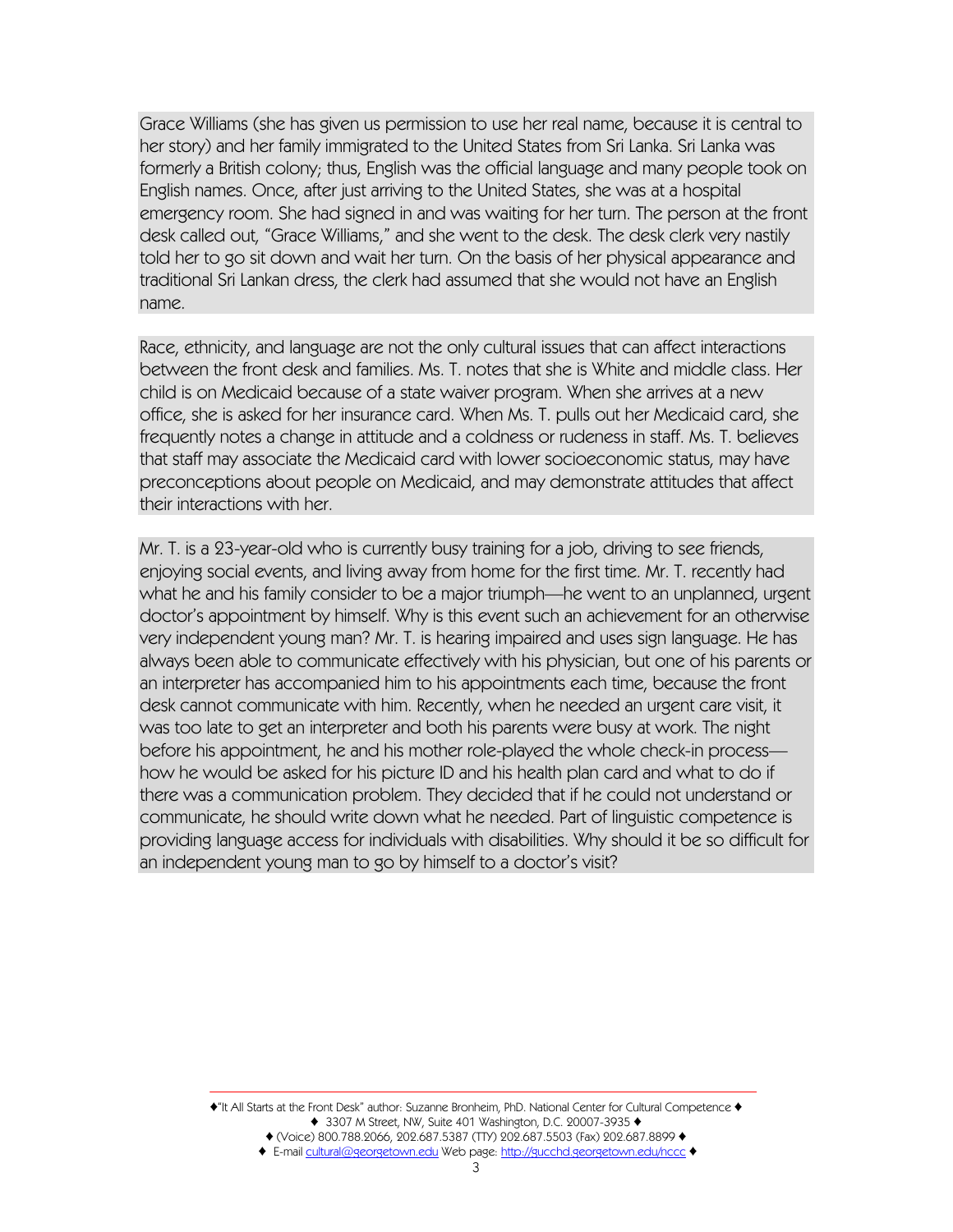The National Center for Cultural Competence (NCCC) believes that staff require organizational support to develop the attitudes, behaviors, skills, and knowledge necessary to serve families in culturally and linguistically competent ways. In many instances, organizations develop policies, provide training, and direct resources to address the cultural and linguistic competence of health care professionals. Frequently, the front desk is not involved in organizational efforts to achieve cultural and linguistic competence, because they are often excluded from planning meetings and training activities. The front desk may not be aware of the attitudes, behaviors, and skills necessary to serve diverse populations. It also may not recognize that these performance requirements should be an integral part of their job. Because of the key roles these staff play for families in accessing health care and other services for their children, organizations need to make specific efforts to support them, because cultural and linguistic competence starts at the front desk.

Families can play an important role in an organization's efforts to ensure that the front desk uses culturally and linguistically competent practices. When interactions with the front desk are problematic or disrespectful, it is important for families to be able to share those experiences with their health care provider or with management at the organization. Staff who work in the practice, hospital, clinic, or agency may never deal with the front desk in the ways families do, and may not know there is a problem. Typically, if one family is not respected, many others are having the same experience. Often, however, families are afraid that if they complain, their care or their relationship with their health care provider will be harmed. In addition, families from some cultures may believe that it is not appropriate to complain or advocate for themselves or to take issue with authority figures. Thus, organizations must take a proactive role in assessing the cultural and linguistic competence of the front desk.

The NCCC suggests that agencies, practices, clinics, and hospitals consider the following guidelines to address the cultural and linguistic competence of the front desk.

## Organizational Policies & Procedures

- Policies and procedures on how to serve individuals who speak little or no English are written and well known to staff. At a minimum, procedures should address what resources are available to staff, how they should determine a family's need for language access services, and how they should handle situations in which communications are problematic.
- Policies and procedures on how to serve individuals with other communication needs (e.g., hearing impairment and limited literacy levels) are written and well known to staff. At a minimum, procedures should address what resources are available to staff, how they should determine a family's need for language access services, and how to handle situations in which communications are problematic.

<sup>♦</sup>"It All Starts at the Front Desk" author: Suzanne Bronheim, PhD. National Center for Cultural Competence ♦ ♦ 3307 M Street, NW, Suite 401 Washington, D.C. 20007-3935 ♦ ♦ (Voice) 800.788.2066, 202.687.5387 (TTY) 202.687.5503 (Fax) 202.687.8899 ♦

<sup>♦</sup> E-mail cultural@georgetown.edu Web page: http://gucchd.georgetown.edu/nccc ♦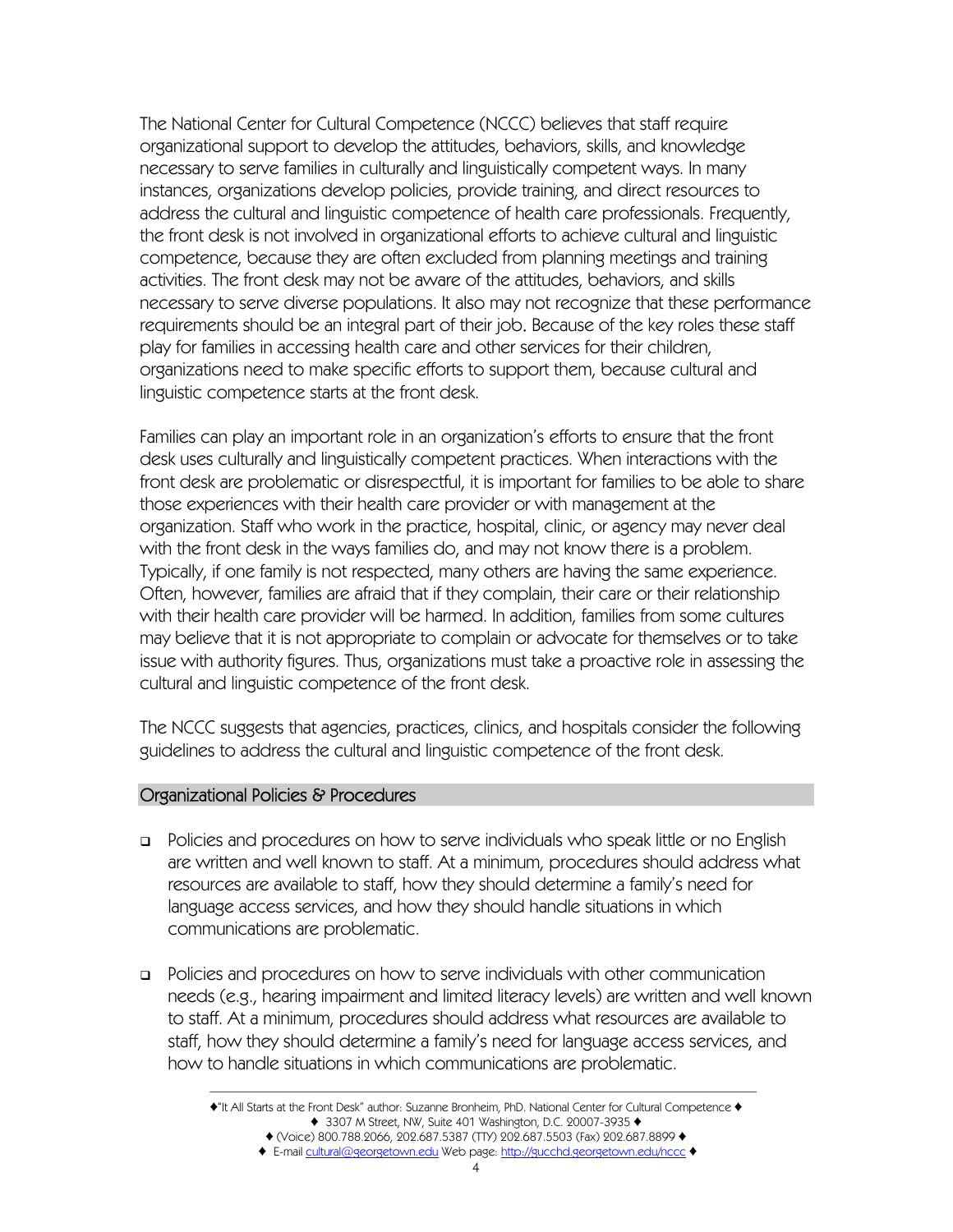- Dedicated resources are allocated to provide language access services for the organization.
- Organization staff are well versed in the policies, and knowledgeable of the procedures, used to provide information to families. Such information enables families to advocate on their own behalf when they experience bias or discrimination in any aspect of the health care organization.
- Organizational policy requires periodic reviews of the demographic makeup of the communities served to determine whether:
	- additional or new language access services are needed or
	- modifications to policies and practices are needed to address new and emerging populations.

## Workforce Development

- Organizational policies and procedures include efforts to recruit and retain front desk staff who reflect the cultural and linguistic diversity of the communities served.
- Job descriptions and recruiting notices include skill sets and areas of knowledge related to cultural and linguistic competence.
- Performance evaluation standards include behaviors, attitudes, knowledge, and skill sets related to cultural and linguistic competence and family-centered care.
- Front desk staff are included in professional development and training efforts throughout the organization on cultural and linguistic competence and familycentered care. Additionally, front desk staff are provided with new employee orientation and ongoing professional development that includes training activities tailored to how cultural and linguistic competence is incorporated into their specific roles and functions within the organization. At a minimum, the content of such training activities should support front desk staff in:
	- interacting effectively with individuals from different cultural and linguistic groups;
	- working well with trained/certified interpreters;
	- communicating successfully a complex array of information to individuals who possess low literacy skills or who are not literate; and
	- confronting bias, discrimination, and racism in health, mental health, and social service systems.

<sup>♦</sup>"It All Starts at the Front Desk" author: Suzanne Bronheim, PhD. National Center for Cultural Competence ♦ ♦ 3307 M Street, NW, Suite 401 Washington, D.C. 20007-3935 ♦

<sup>♦</sup> (Voice) 800.788.2066, 202.687.5387 (TTY) 202.687.5503 (Fax) 202.687.8899 ♦ ♦ E-mail cultural@georgetown.edu Web page: http://gucchd.georgetown.edu/nccc ♦